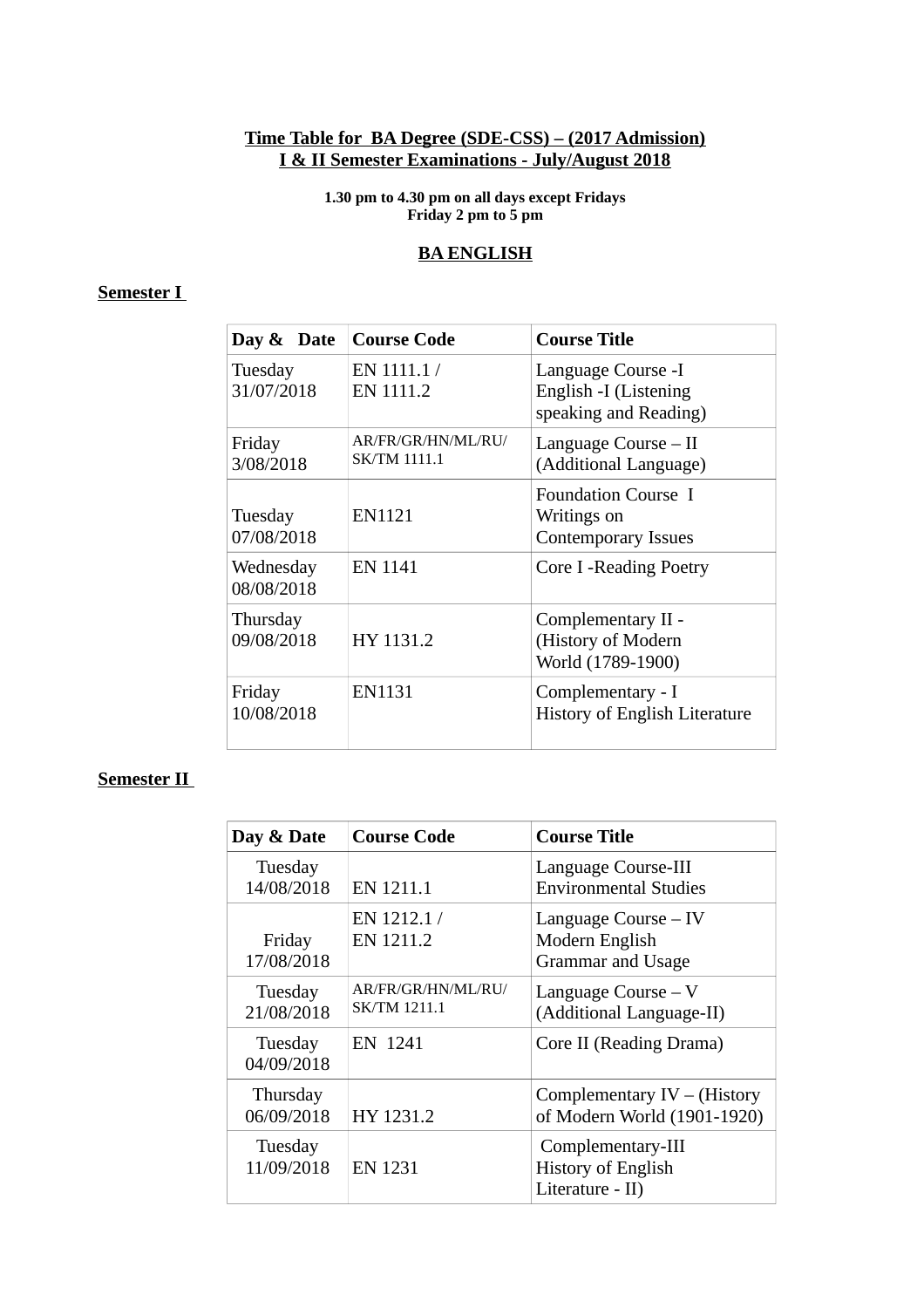# **BA MALAYALAM**

### **Semester I**

| Day & Date   Course Code |                                           | <b>Course Title</b>                                                                   |
|--------------------------|-------------------------------------------|---------------------------------------------------------------------------------------|
| Tuesday<br>31/07/2018    | EN 1111.1 / EN 1111.2                     | Language Course -I<br>English -I (Listening<br>speaking and Reading)                  |
| Friday<br>3/08/2018      | AR/FR/GR/HN/ML/RU/<br><b>SK/TM 1111.1</b> | Language Course – II<br>(Additional Language)<br>Malayala Kavitha<br>(Kavitha Padham) |
| Tuesday<br>07/08/2018    | EN1121                                    | <b>Foundation Course I</b><br>Writings on<br><b>Contemporary Issues</b>               |
| Wednesday<br>08/08/2018  | <b>ML</b> 1141                            | Core I -Novel<br>Charithravum Patavum                                                 |
| Thursday<br>09/08/2018   | ML1131.1                                  | Compl. Course - I<br>Kerala Samskaram Bhagam-I                                        |
| Friday<br>10/08/2018     | SK 1131.2                                 | Compl.Course II<br>Samskrutham-I                                                      |

| Day & Date             | <b>Course Code</b>                        | Course Title                                                                         |
|------------------------|-------------------------------------------|--------------------------------------------------------------------------------------|
| Tuesday<br>14/08/2018  | EN 1211.1                                 | Language Course-III<br><b>Environmental Studies</b>                                  |
| Friday<br>17/08/2018   | EN 1212.1 / EN 1211.2                     | Language Course – IV<br>Modern English<br>Grammar and Usage                          |
| Tuesday<br>21/08/2018  | AR/FR/GR/HN/ML/RU/<br><b>SK/TM 1211.1</b> | Language Course $-V$<br>(Additional Language-II)<br>Gadya Sahithyam<br>Gadya Padham) |
| Tuesday<br>04/09/2018  | MI. 1241                                  | Core II<br>Natakam, Charithram, Patam,<br>Prayogam                                   |
| Thursday<br>06/09/2018 | ML 1231.1                                 | Compl. Course – I<br>Kerala Samskaram Bhagam-II                                      |
| Tuesday<br>11/09/2018  | SK 1231.2                                 | Compl.Course IV<br>Samskrutham-2                                                     |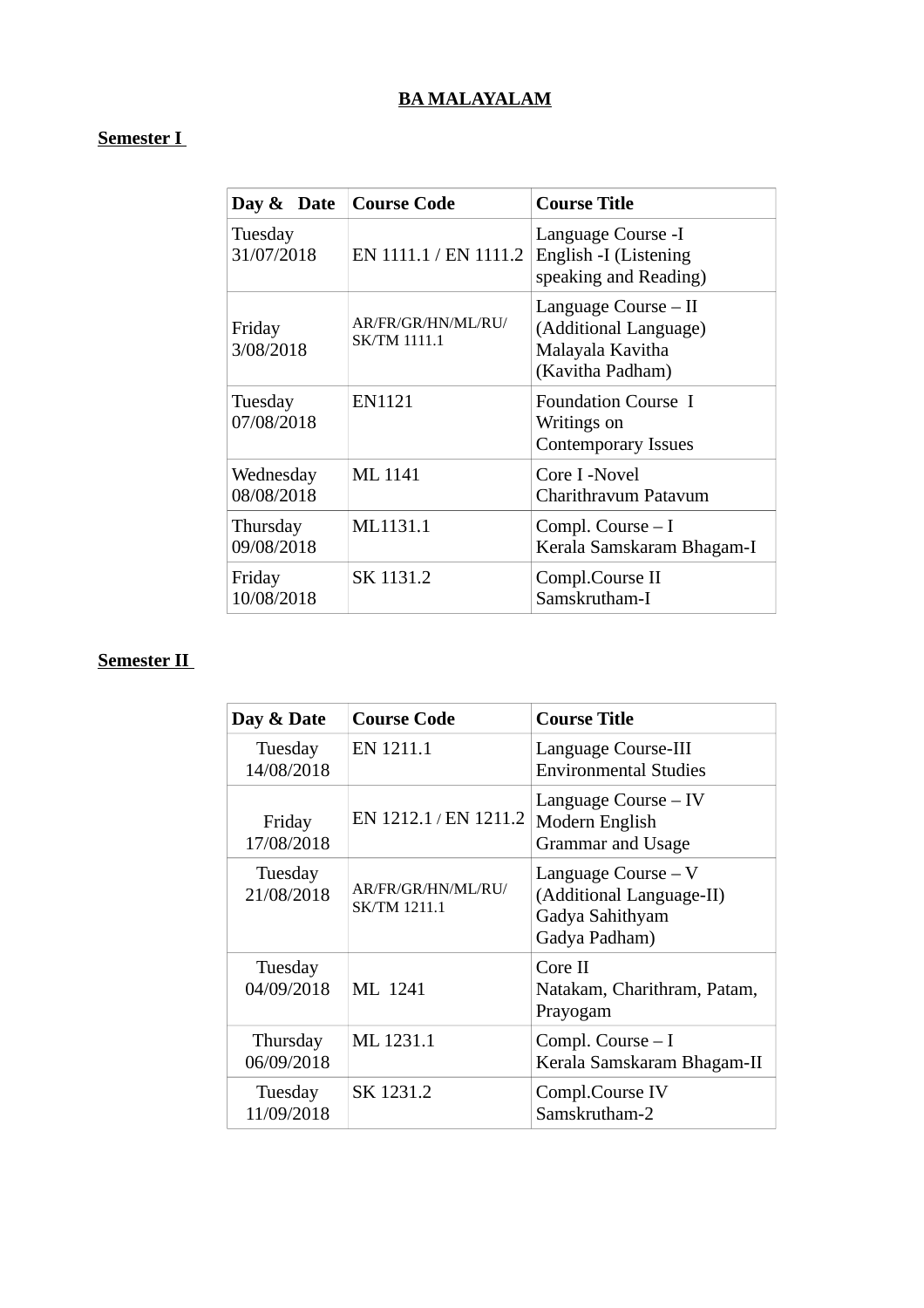# **BA ECONOMICS**

### **Semester I**

| Day & Date              | <b>Course Code</b>                        | <b>Course Title</b>                                                                   |
|-------------------------|-------------------------------------------|---------------------------------------------------------------------------------------|
| Tuesday<br>31/07/2018   | EN 1111.1 / EN 1111.2                     | Language Course<br>English -I (Listening<br>speaking and Reading)                     |
| Friday<br>3/08/2018     | AR/FR/GR/HN/ML/RU/<br><b>SK/TM 1111.1</b> | Language Course – II<br>(Additional Language)                                         |
| Tuesday<br>07/08/2018   | <b>EN1121</b>                             | <b>Foundation Course I</b><br>Writings on<br><b>Contemporary Issues</b>               |
| Wednesday<br>08/08/2018 | <b>ECD 1141</b>                           | Core I Methodology and<br>Perspectives of Social<br><b>Sciences</b>                   |
| Thursday<br>09/08/2018  | PS 1131.                                  | Complementary I -<br><b>Political Science</b><br>(Principles of Political<br>Science) |
| Friday<br>10/08/2018    | HY 1131.1                                 | ComplementaryII -<br>(History of Modern<br>India (1857-1900)                          |

| Day & Date             | <b>Course Code</b>                 | <b>Course Title</b>                                                                      |
|------------------------|------------------------------------|------------------------------------------------------------------------------------------|
| Tuesday<br>14/08/2018  | EN 1211.1                          | Language Course-III<br>(English -II)<br><b>Environmental Studies</b>                     |
| Friday<br>17/08/2018   | EN 1212.1/<br>EN 1211.2            | Language Course – IV<br>$(English - III)$<br>Modern English Grammar and<br>Usage         |
| Tuesday<br>21/08/2018  | AR/FR/GR/HN/ML/RU/<br>SK/TM 1211.1 | Language Course $-V$<br>(Additional Language-II)                                         |
| Tuesday<br>04/09/2018  | <b>ECD 1241</b>                    | Core II (Micro Economics - I)                                                            |
| Thursday<br>06/09/2018 | PS 1231                            | Complementary III -<br><b>Political Science</b><br>(Introduction to Political<br>Theory) |
| Tuesday<br>11/09/2018  | HY 1231.1                          | Complementary IV -<br>(History of Modern<br>India (1901-1920)                            |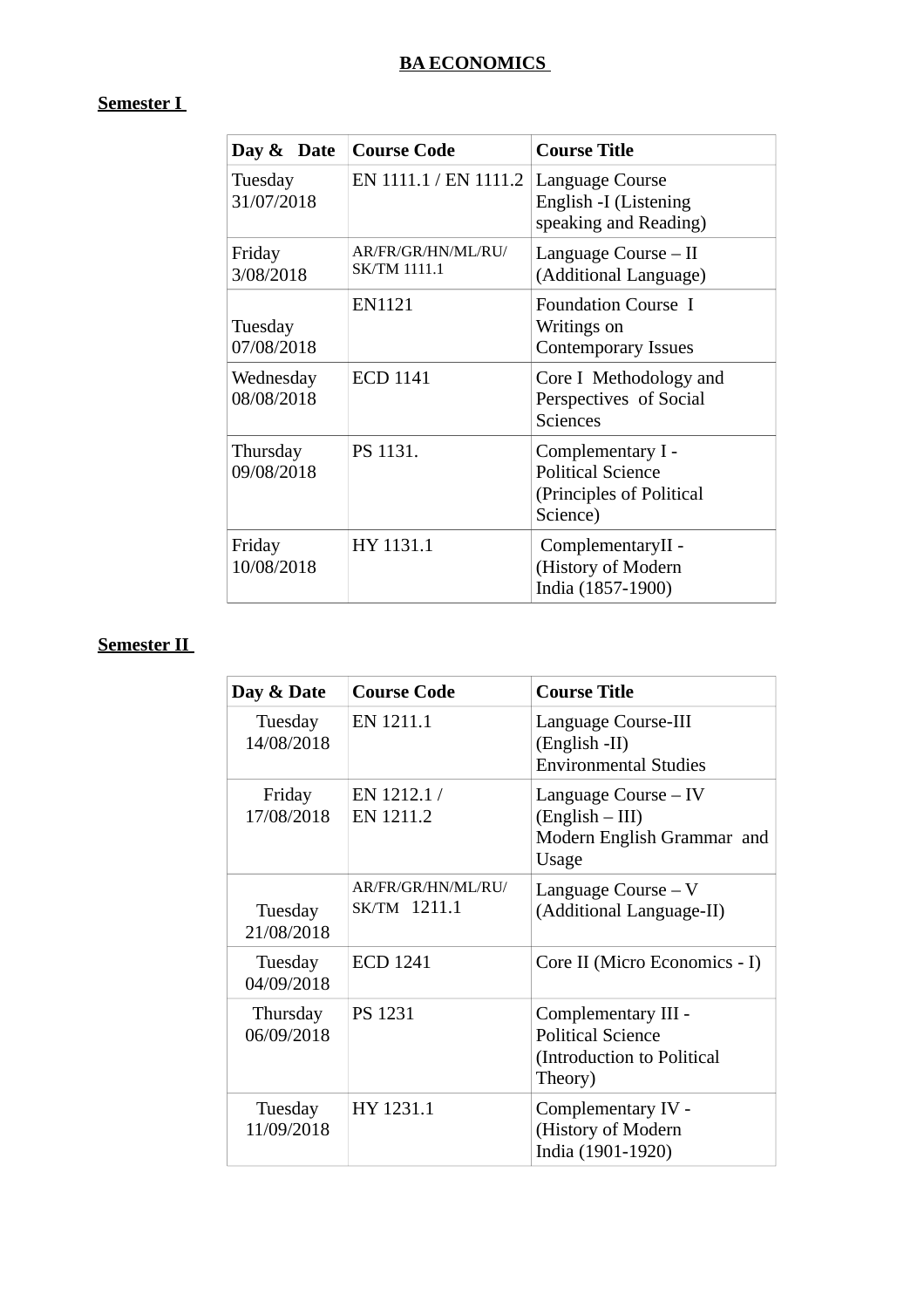### **BA HISTORY**

#### **Semester I**

| Day & Date   Course Code |                                           | <b>Course Title</b>                                                                 |
|--------------------------|-------------------------------------------|-------------------------------------------------------------------------------------|
| Tuesday<br>31/07/2018    | EN 1111.1 / EN 1111.2                     | Language Course -I<br>English -I (Listening<br>speaking and Reading)                |
| Friday<br>3/08/2018      | AR/FR/GR/HN/ML/RU/<br><b>SK/TM 1111.1</b> | Language Course – II<br>(Additional Language)                                       |
| Tuesday<br>07/08/2018    | EN 1121                                   | <b>Foundation Course I</b><br>Writings on<br><b>Contemporary Issues</b>             |
| Wednesday<br>08/08/2018  | HY 1141                                   | Core I -<br>Methodology and Perspectives<br>of Social Sciences                      |
| Thursday<br>09/08/2018   | <b>PS 1131</b>                            | Complementary $-I$<br>Political Sciences(Principles of<br><b>Political Science)</b> |
| Friday<br>10/08/2018     | <b>ECD 1131</b>                           | Complementary $- I$<br>(Economics)<br><b>Foundations of Economic</b><br>Theory)     |

| Day & Date             | <b>Course Code</b>                        | <b>Course Title</b>                                                                    |
|------------------------|-------------------------------------------|----------------------------------------------------------------------------------------|
| Tuesday<br>14/08/2018  | EN 1211.1                                 | Language Course-III<br><b>Environmental Studies</b>                                    |
| Friday<br>17/08/2018   | EN 1212.1/<br>EN 1211.2                   | Language Course – IV<br>Modern English<br>Grammar and Usage                            |
| Tuesday<br>21/08/2018  | AR/FR/GR/HN/ML/RU/<br><b>SK/TM 1211.1</b> | Language Course $-V$<br>(Additional Language-II)                                       |
| Tuesday<br>04/09/2018  | HY 1241                                   | Core II Cultural<br>Formations of the Pre-<br>Modern World                             |
| Thursday<br>06/09/2018 | <b>PS 1231</b>                            | Complementary - III<br><b>Political Sciences</b> (Introduction<br>to Political Theory) |
| Tuesday<br>11/09/2018  | <b>ECD 1231</b>                           | $Complementary - III$<br>(Economics)<br>Money and Banking                              |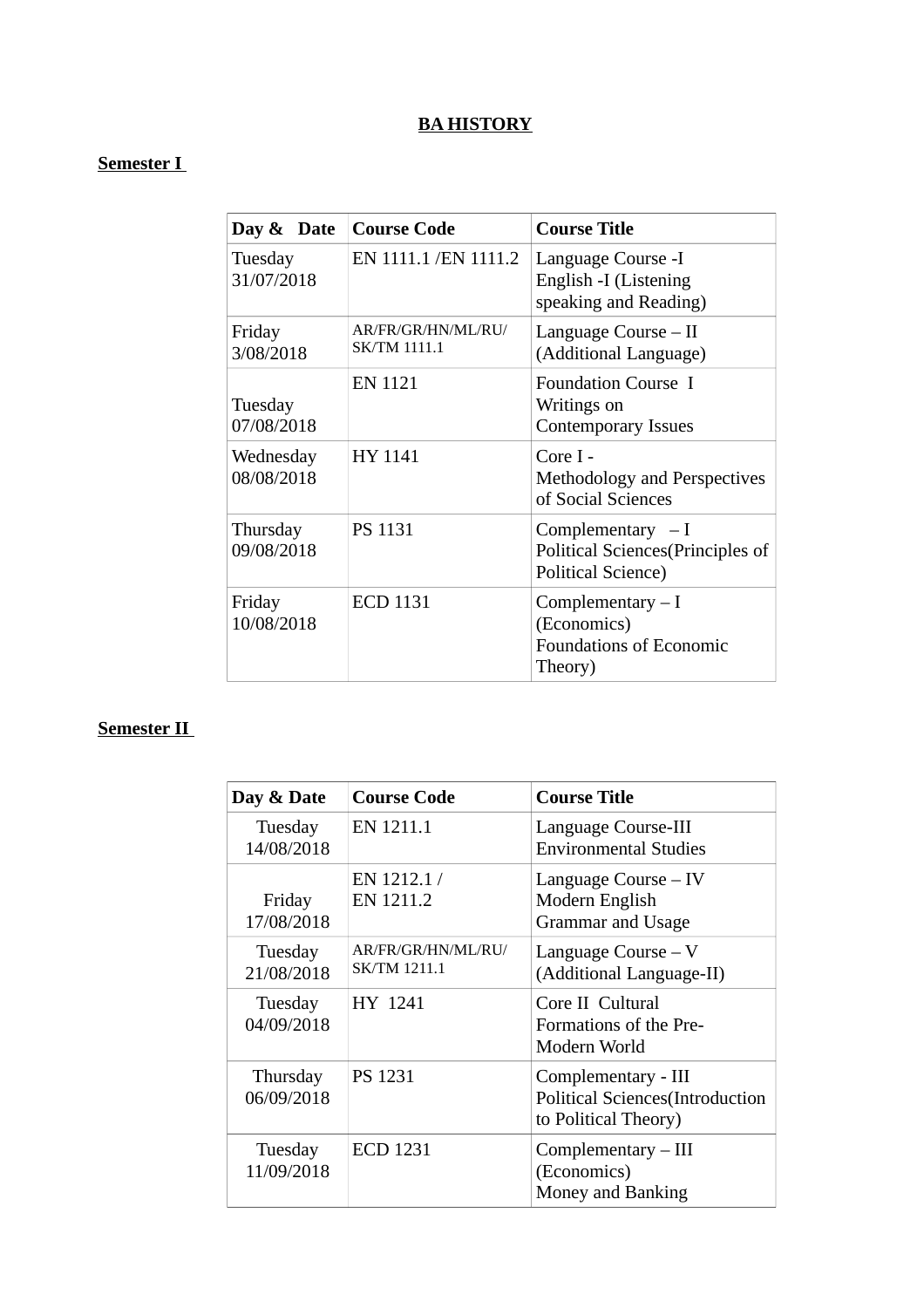# **BA POLITICAL SCIENCE**

# **Semester I**

| Day & Date              | <b>Course Code</b>                        | <b>Course Title</b>                                                              |
|-------------------------|-------------------------------------------|----------------------------------------------------------------------------------|
| Tuesday<br>31/07/2018   | EN 1111.1/<br>EN 1111.2                   | Language Course -I<br>English -I (Listening<br>speaking and Reading)             |
| Friday<br>3/08/2018     | AR/FR/GR/HN/ML/RU/<br><b>SK/TM 1111.1</b> | Language Course - II<br>(Additional Language)                                    |
| Tuesday<br>07/08/2018   | <b>EN1121</b>                             | <b>Foundation Course I</b><br>Writings on<br><b>Contemporary Issues</b>          |
| Wednesday<br>08/08/2018 | <b>PS 1141</b>                            | Core I -<br><b>Methodology and Perspectives</b><br>of Social Sciences            |
| Thursday<br>09/08/2018  | HY1131.2                                  | Complementary $-II$<br>History<br>(History of Modern World)<br>$(1789-1900)$     |
| Friday<br>10/08/2018    | <b>ECD 1131</b>                           | Complementary $- I$<br>(Economiccs)<br><b>Foundations of Economic</b><br>Theory) |

| Day & Date             | <b>Course Code</b>                        | <b>Course Title</b>                                                |
|------------------------|-------------------------------------------|--------------------------------------------------------------------|
| Tuesday<br>14/08/2018  | EN 1211.1                                 | Language Course-III<br><b>Environmental Studies</b>                |
| Friday<br>17/08/2018   | EN 1212.1/<br>EN 1211.2                   | Language Course – IV<br>Modern English<br>Grammar and Usage        |
| Tuesday<br>21/08/2018  | AR/FR/GR/HN/ML/RU/<br><b>SK/TM 1211.1</b> | Language Course $-V$<br>(Additional Language-II)                   |
| Tuesday<br>04/09/2018  | PS 1241                                   | Core II<br>Introduction to Political<br>Science                    |
| Thursday<br>06/09/2018 | HY 1231.2                                 | Complementary - IV<br>(History of Modern World)<br>$(1901 - 1920)$ |
| Tuesday<br>11/09/2018  | <b>ECD 1231</b>                           | $Complementary - III$<br>(Economics)<br>Money and Banking          |